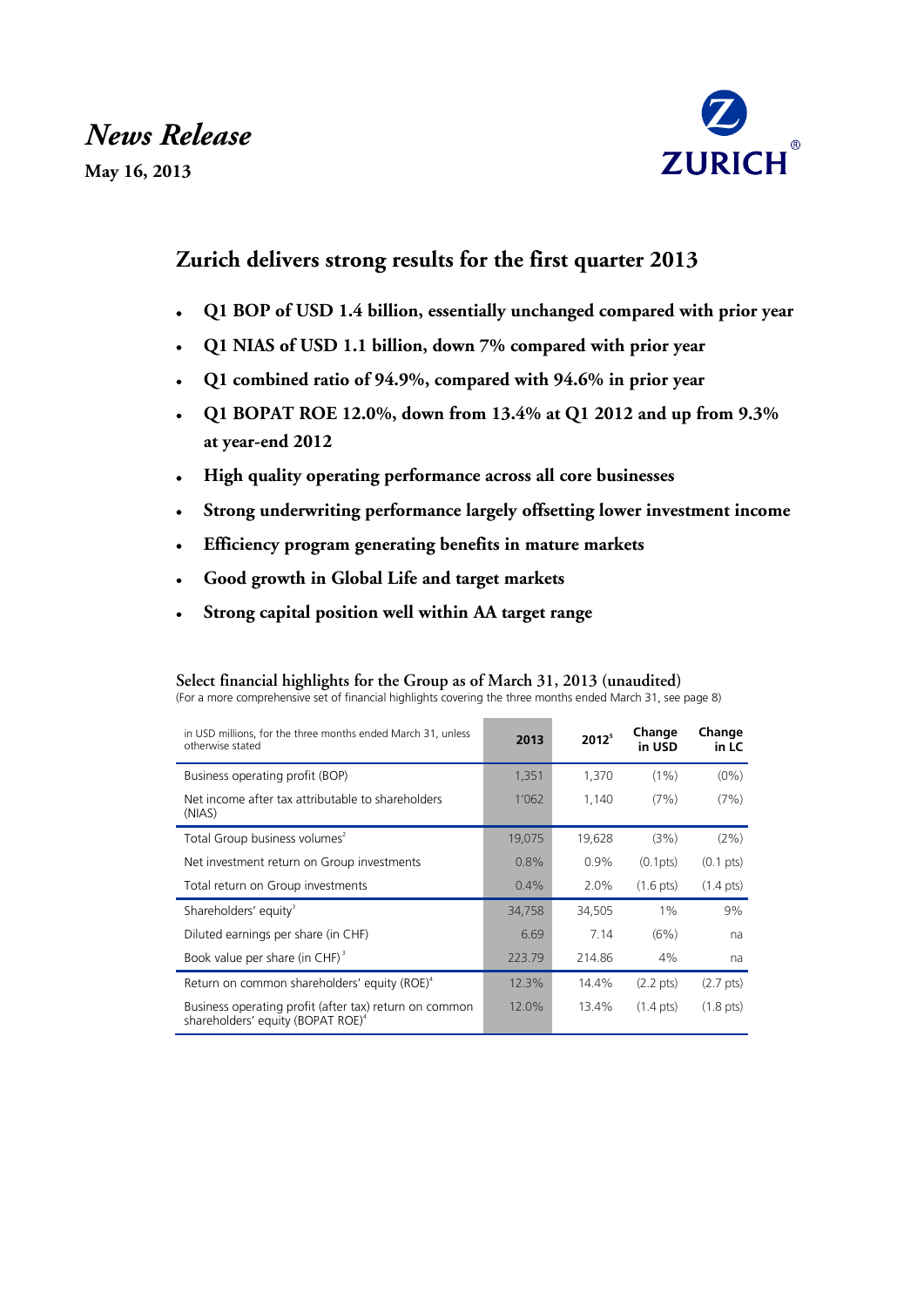

Zurich, May 16, 2013 – Zurich Insurance Group (Zurich) today reported a business operating profit (BOP) of USD 1.4 billion and net income attributable to shareholders  $(NIAS)^1$  of USD 1.1 billion for the three months ended March 31, 2013.

"I am pleased with this result as it demonstrates the continued success of our strategy. All our core businesses delivered a high quality operating performance while maintaining focus on underwriting discipline and expense management. We continue to operate in a challenging economic environment with persisting low interest rates against which we have posted strong, high quality underlying profits," said Chief Executive Officer Martin Senn.

"We remain on track to deliver our 2013 targets. We continue to grow in our Global Life business and in target markets, where our acquisitions and alliances have strengthened our position in several key countries, contributing to the robust insurance performance across the Group. In Latin America, Zurich Santander continues to contribute significantly to our performance, complementing strong organic growth in this strategically important region."

General Insurance recorded a strong BOP of USD 807 million, despite persistent lower yields and less favorable development of reserves established in prior years, and achieved a 1.5 point improvement in the underlying loss ratio in the first three months of 2013 compared with 2012.

Global Life delivered a resilient set of results with an increasing contribution from insurance businesses acquired from Banco Santander S.A. (Zurich Santander) in Latin America and improvements in Europe, which benefited from expense savings, compensating for reductions in North America, Asia Pacific and the Middle East.

Farmers saw a strong increase in BOP of USD 51 million to USD 420 million reflecting an improved underwriting result in the reinsurance operation and a slightly reduced contribution from the management services company.

The non-core businesses recorded a business operating profit of USD 37 million compared with a business operating profit of USD 81 million in the same period of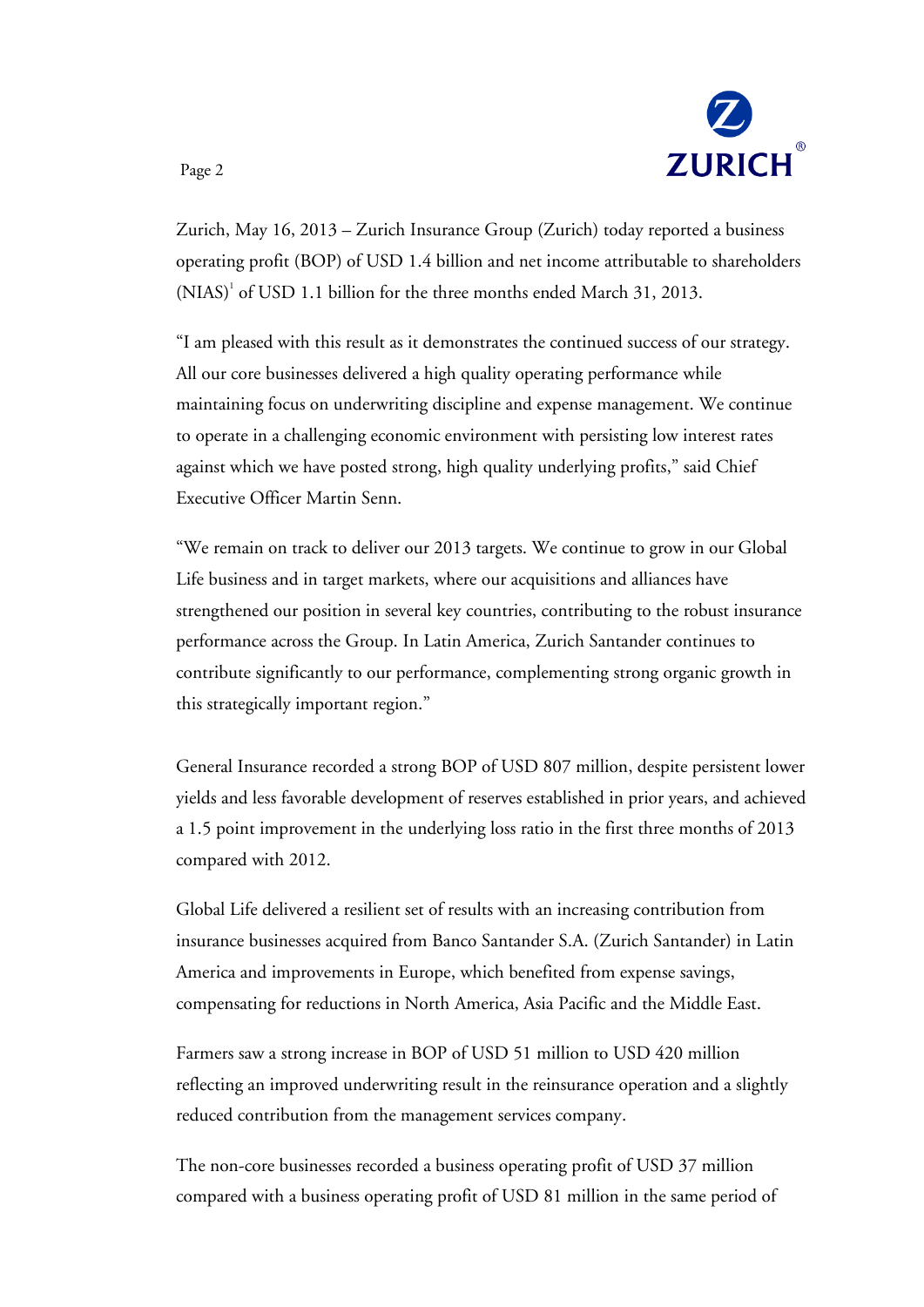

2012, which had benefited from one-off gains. Other Operating Businesses reported an improvement in its business operating result of USD 7 million, reducing the loss to USD 221 million during the first three months of 2013.

The Group preserved a strong capital position with shareholders' equity increasing to USD 34.8 billion. This does not reflect the 2012 accrual for the dividend, totaling USD 2.7 billion, which will be reported in the second quarter since the AGM took place in April. If shareholders' equity were adjusted by the amount of the 2012 dividend, paid in the second quarter 2013, return on equity ratios would have increased by approximately 50 basis points. Solvency remains strong with the capitalization ratio under the Swiss Solvency Test (SST), as filed with the regulator as of January 1, 2013, at 185% compared with 178% as filed as of July 1, 2012.

#### **Segment performance**

(for the three months ended March 31, 2013)

#### *General Insurance:*

| in USD millions, for the three months ended March 31, unless otherwise<br>stated | 2013   | 2012   | Change<br>in USD    | Change<br>in LC     |
|----------------------------------------------------------------------------------|--------|--------|---------------------|---------------------|
| General Insurance gross written premiums and policy fees                         | 10.686 | 10.470 | 2%                  | 3%                  |
| General Insurance business operating profit                                      | 807    | 858    | (6%)                | (5%)                |
| General Insurance combined ratio (in %)                                          | 94.9%  | 94.6%  | $(0.3 \text{ pts})$ | $(0.5 \text{ pts})$ |

General Insurance maintained focus on disciplined underwriting and expense management. The business continued to achieve savings objectives in mature markets while investing selectively in target growth markets.

General Insurance business operating profit decreased by USD 51 million to USD 807 million, or by 6% in U.S. dollar terms or 5% on a local currency basis. This result in the first three months reflects the sustained focus on disciplined underwriting and expense management as the underlying loss ratio improved by 1.5 points, the best recorded since we have reported this figure. The segment also benefited from favorable weather conditions and the absence of significant catastrophes for the second consecutive year. Lower investment income as a result of persistent lower investment yields, lower net releases of reserves established in prior years and higher commissions offset these improvements, resulting in an overall combined ratio of 94.9%.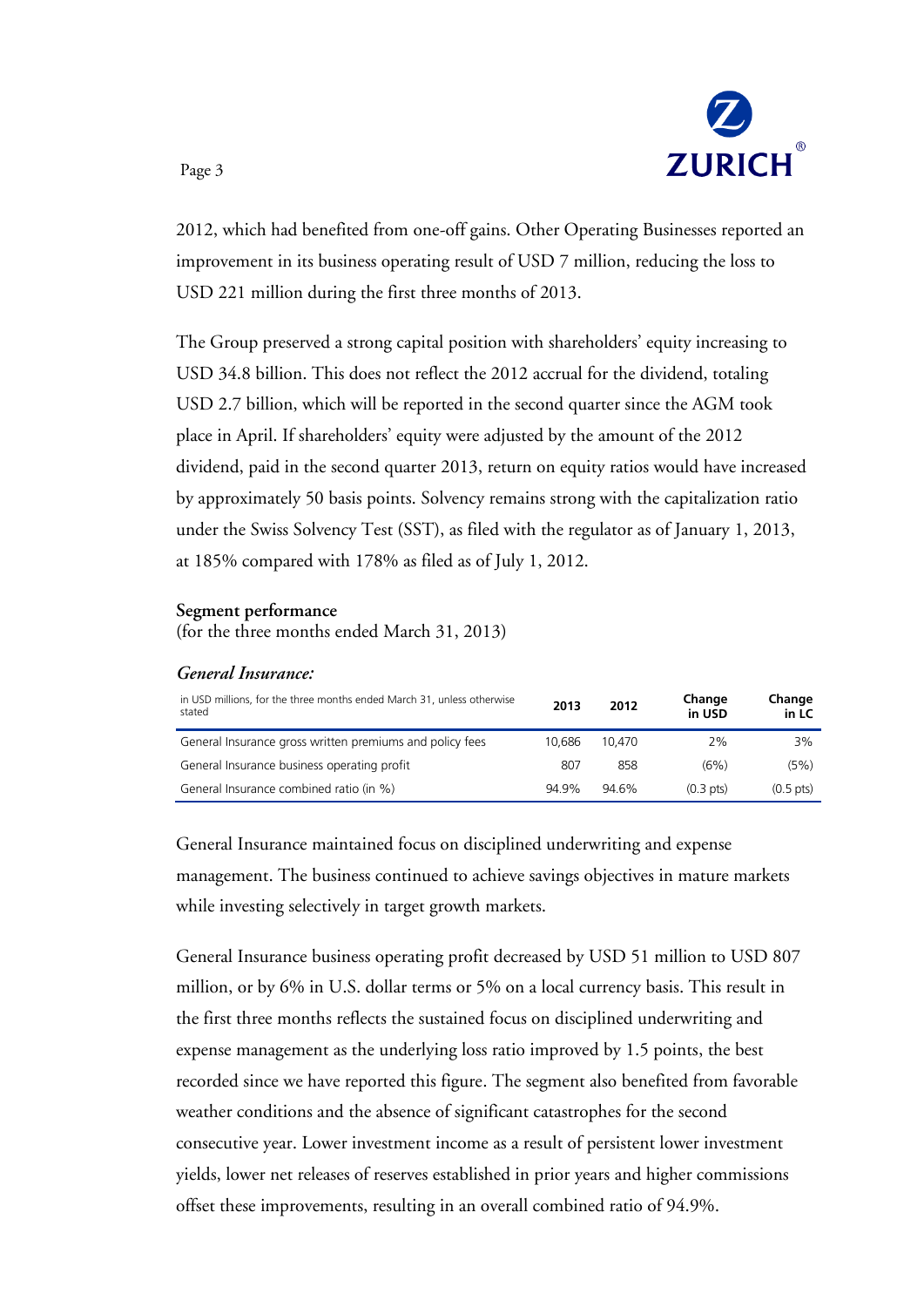

General Insurance gross written premiums and policy fees increased by USD 216 million to USD 10.7 billion, or by 2% in U.S. dollar terms and 3% on a local currency basis. Growth compared with the same period of 2012 was maintained in all businesses except in Europe where economic and competitive pressures continued. Double digit growth in International Markets, both organic and in Zurich Santander, was complemented by strong premium growth, particularly in North America Commercial and Global Corporate where improving economic conditions and the market environment continued to support rate increases and exposure growth.

The net underwriting result decreased by USD 17 million to USD 367 million, reflected in a slight increase of 0.3 percentage points in the combined ratio to 94.9%.

### *Global Life:*

| in USD millions, for the three months ended March 31, unless otherwise<br>stated | 2013  | 2012                  | Change<br>in USD | Change<br>in LC |
|----------------------------------------------------------------------------------|-------|-----------------------|------------------|-----------------|
| Global Life gross written premiums, policy fees and insurance<br>deposits        | 6.716 | 7.395                 | (9%)             | (8%)            |
| Global Life business operating profit                                            | 308   | 290                   | 6%               | 10%             |
| Global Life new business annual premium equivalent (APE)                         | 1.042 | $919^{6}$             | 13%              | 14%             |
| Global Life new business margin, after tax (as % of APE)                         | 31 9% | $21.4\%$ <sup>6</sup> | $10.5$ pts       |                 |
| Global Life new business value, after tax                                        | 332   | $196^\circ$           | 69%              | 71 <sup>%</sup> |

Global Life continued to make progress in its strategic objectives of increasing geographic diversification outside Europe and growth, both organic and through Zurich Santander, in target markets, while maintaining focus on shifting its product mix from traditional savings business towards protection and fee-based products.

Global Life business operating profit increased by USD 18 million to USD 308 million or by 6% in U.S. dollar terms and 10% on a local currency basis. Improvements in the expense margin from expense savings in mature European markets and lower policy acquisition expenses, together with a higher contribution from Zurich Santander, were partly offset by reductions in the investment margin.

Gross written premiums and policy fees increased by USD 295 million to USD 3.7 billion or by 9% in U. S. dollar terms or 11% on a local currency basis, driven primarily by increased volumes of protection business. Lower margin insurance deposits decreased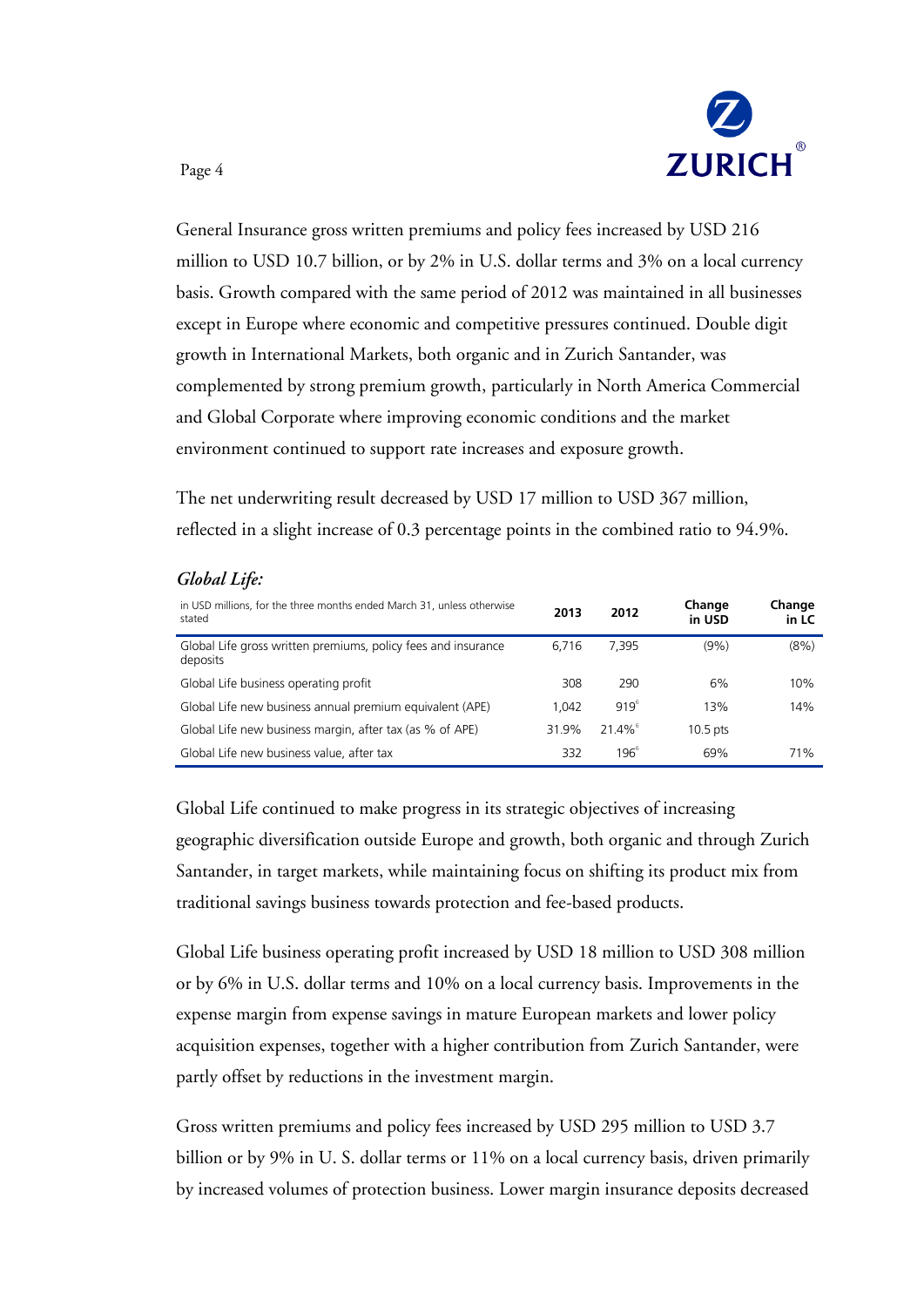

by USD 975 million to USD 3.0 billion or by 25% in U.S. dollar terms and 24% on a local currency basis. This decrease occurred primarily in the UK following the expected reduction in insurance deposits from single premium Private Banking Client Solutions products as well as lower initial portfolio transfers in Corporate Life & Pensions savings business compared with the same period in 2012.

Overall new business value (NBV) of USD 332 million increased by 69% in U.S. dollar terms or 71% on a local currency basis driven by the inclusion of the Zurich Santander result and strong performance in all regions. New business annual premium equivalent (APE) increased by USD 123 million or by 13% in U.S. dollar terms and 14% on a local currency basis.

#### *Farmers:*

| in USD millions, for the three months ended March 31, unless otherwise<br>stated |         | 2012    | Change<br>in USD    | Change<br>in LC |
|----------------------------------------------------------------------------------|---------|---------|---------------------|-----------------|
| Farmers Management Services managed fees and other related<br>revenues           | 702     | 710     | $(1\%)$             |                 |
| Farmers Re gross written premiums and policy fees                                | 971     | 1.053   | (8%)                |                 |
| Farmers business operating profit                                                | 420     | 370     | 14%                 |                 |
| Farmers Management Services gross management result                              | 330     | 338     | (2%)                |                 |
| Farmers Management Services managed gross earned premium<br>margin               | $7.1\%$ | $7.3\%$ | $(0.3 \text{ pts})$ |                 |

Farmers business operating profit increased by USD 51 million to USD 420 million or by 14%, driven by an improved underwriting result in Farmers Re. Farmers Management Services business operating profit decreased by USD 14 million to USD 338 million or by 4%, driven by lower revenues from new business generated by the Farmers Exchanges which are owned by their policyholders and managed by Farmers Group, Inc., a wholly owned subsidiary of the Group. Farmers Re business operating profit increased by USD 64 million to USD 82 million, driven by an improved underlying loss ratio and lower weather-related losses.

Farmers Management Services management fees and other related revenues decreased by USD 8 million to USD 702 million or by 1%, which was driven by a decrease in other related revenues arising from lower levels of new policies. The 8% decrease to USD 971 million in gross written premiums and policy fees of Farmers Re reflected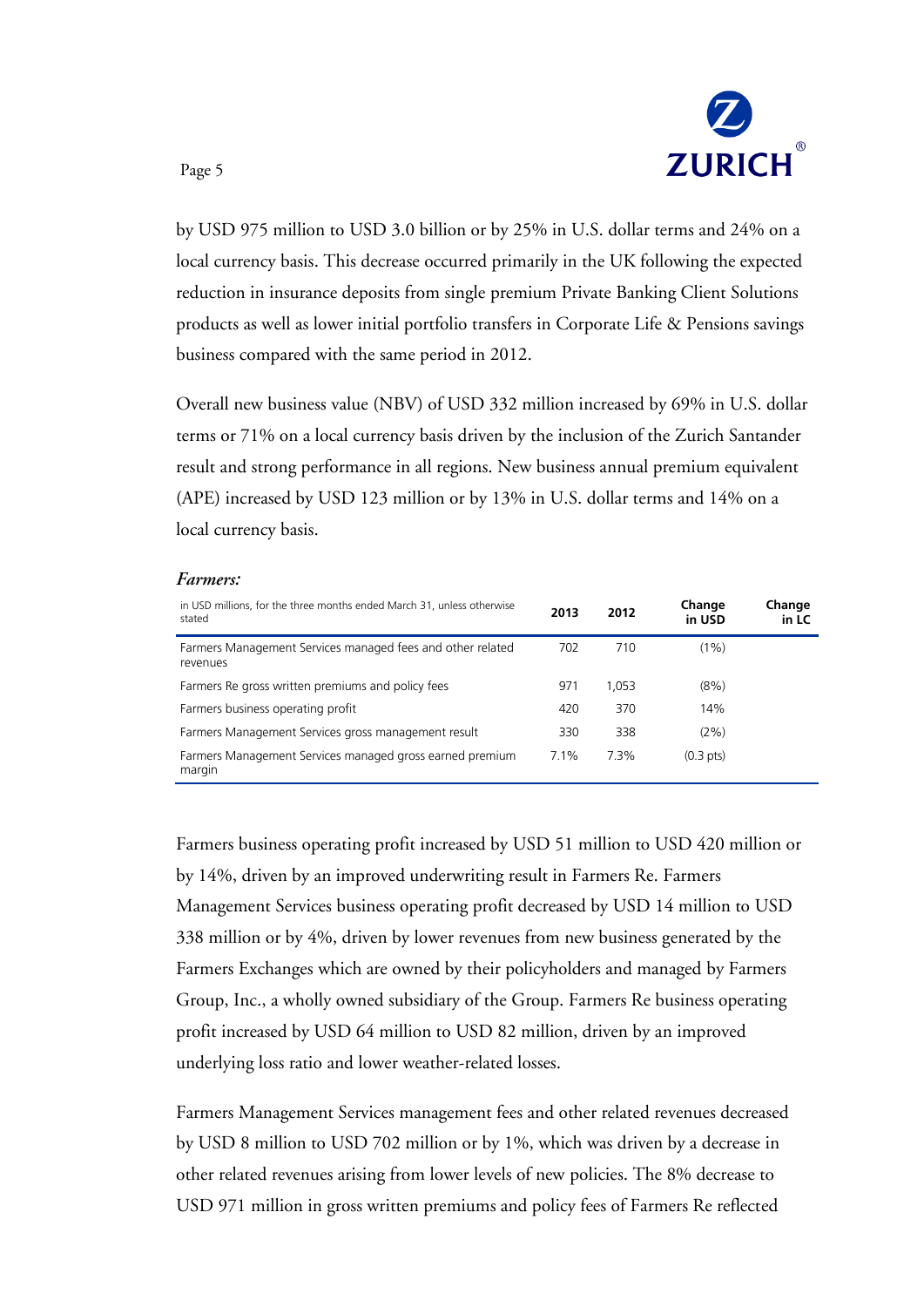

mainly a decrease in the quota share reinsurance agreements as well as a 1% drop in gross written premiums in the Farmers Exchanges. The changes were a reduction in the All Lines quota share agreement with the Farmers Exchanges from 20% to 18.5% effective December 31, 2012, and a reduction in the Auto Physical Damage quota share reinsurance agreement with the Farmers Exchanges from USD 1 billion per year to USD 925 million per year effective January 1, 2013.

*Other Operating Businesses*: Other Operating Businesses, predominantly consisting of the headquarters' expenses and financing activities, reported a decreased operating loss of USD 221 million, down USD 7 million from the same period in 2012. This was primarily driven by a reduction in the headquarters business operating loss to USD 3 million, some USD 24 million lower than in the same period of 2012.

*Non-Core Businesses*: Non-Core Businesses reported a business operating profit of USD 37 million compared with a business operating profit of USD 81 million in the same period of 2012. An improvement in centrally managed businesses was mainly driven by the recognition of profit arising from the reinsurance of a UK general insurance run-off portfolio. The reduction in Other run-off as compared with the same period of 2012 was mainly driven by the 2012 one-off gain from the reassessment of liabilities on certain life run-off policies.

#### *Group investments:*

| in USD millions, for the three months ended March 31, unless otherwise<br>stated                           |         | $2012^5$ | Change<br>in USD    | Change<br>in LC     |
|------------------------------------------------------------------------------------------------------------|---------|----------|---------------------|---------------------|
| Average Group investments                                                                                  | 208.228 | 202.892  | 3%                  | 4%                  |
| Net investment result on Group investments                                                                 | 1.693   | 1.774    | (5%)                | (4% )               |
| Net investment return on Group investments (not annualized<br>and calculated on average Group investments) | 0.8%    | $0.9\%$  | (0.1pts)            | $(0.1 \text{ pts})$ |
| Total return on Group investments (not annualized and<br>calculated on average Group investments)          | $0.4\%$ | $2.0\%$  | $(1.6 \text{ pts})$ | $(1.4 \text{ pts})$ |

The net investment result on Group investments, which includes investment income, realized gains and losses and impairments, contributed USD 1.7 billion to the Group's total revenues for the three months ended March 31, 2013, a net return of 0.8% (not annualized). The decline was driven by investing cash flow during a prolonged period of persistently low interest rates. Net capital gains on investments and impairments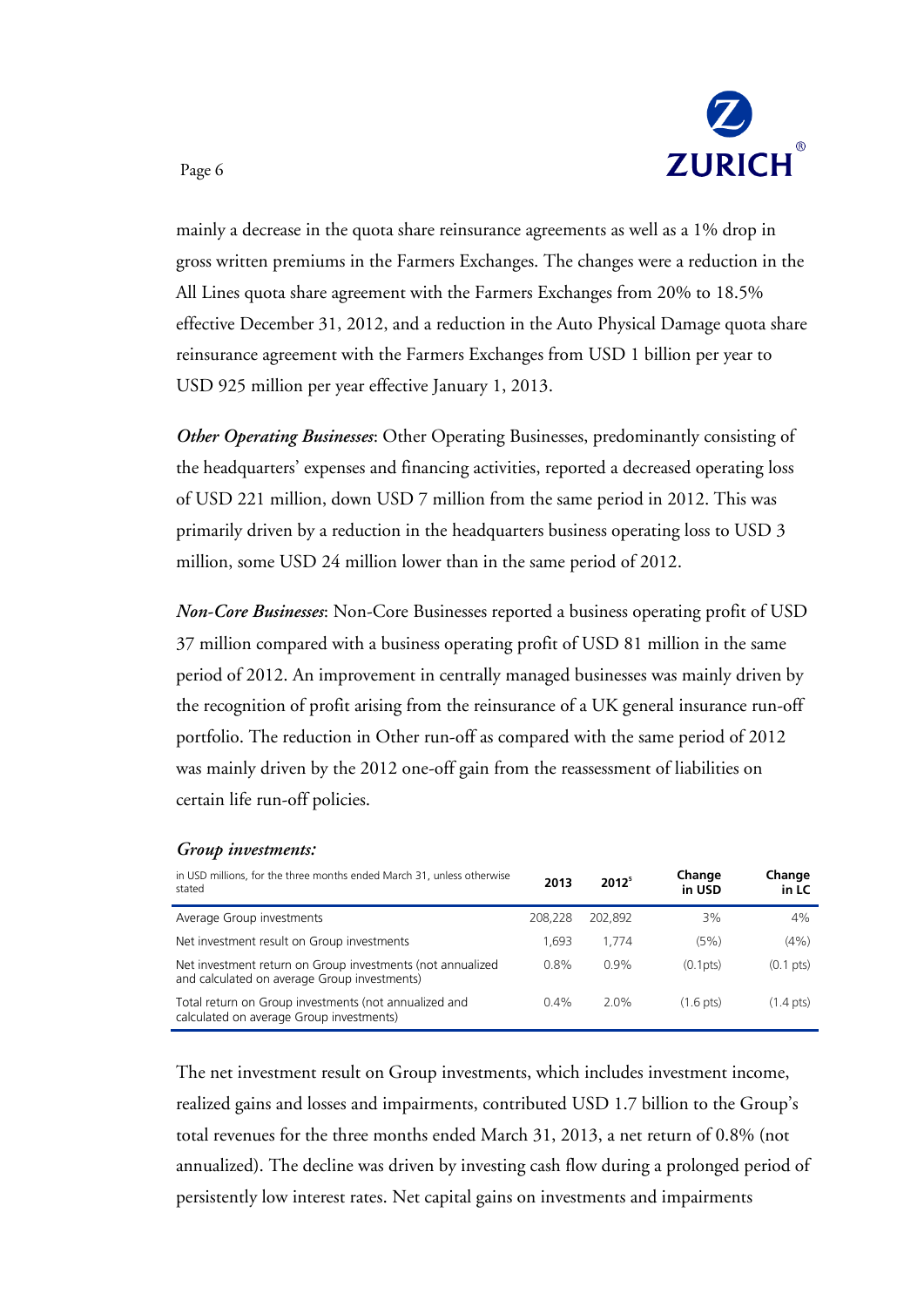

amounted to USD 120 million, mainly driven by sales of debt and equity securities. Net unrealized gains reported in shareholders' equity decreased by USD 879 million since December 31, 2012, mainly driven by the widening of credit spreads in the eurozone and the slight increase in yields on government securities in some markets. Total return on Group investments, which includes investment income, realized gains and losses and impairments as well as changes in unrealized gains and losses reported in shareholders' equity, was 0.4% (not annualized), a decrease of 1.6 points compared with the same period of 2012.

- 2 Total Group business volumes comprises gross written premiums, policy fees, insurance deposits and management fees generated within General Insurance, Global Life and Farmers.
- 3 As of March 31, 2013 and March 31, 2012, respectively

Net income after tax attributable to shareholders

<sup>4</sup> Calculated based on the discrete quarter result and annualized. See the Financial Supplement and the Operating and Financial Review on the Investor Relations' page of our website [www.zurich.com.](http://www.zurich.com/)

March 31, 2012 and December 31, 2012 have been restated as set out in note 1 of the unaudited Consolidated financial statements

Does not include any contribution from the insurance businesses acquired from Banco Santander S.A. (Zurich Santander) or from the acquisition of Zurich Insurance Malaysia Berhad.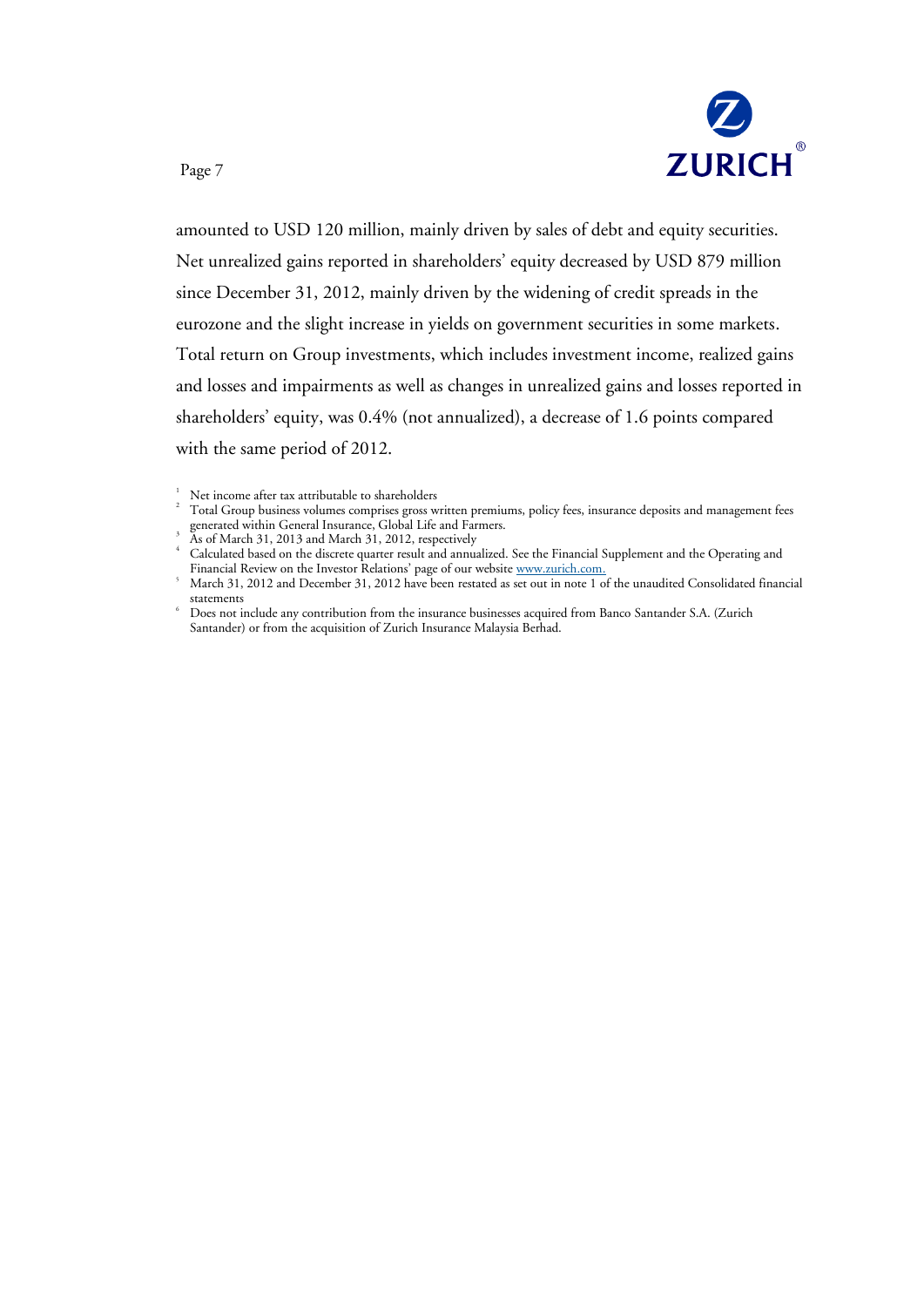

Page 8

**Financial Highlights (unaudited)**<br>The following table presents the summarized consolidated results of the Group for the three months ended March 31, 2013 and 2012 and the financial<br>position as of March 31, 2013 and Decemb

All ratios and variances are calculated using the underlying amount rather than the rounded amount. This document should be read in conjunction with the Annual Report 2012 for the Zurich Insurance Group and with its unaudited Consolidated financial statements for the three months ended March 31,<br>2013. Certain comparatives have been restated as set out in note 1 of the

In addition to the figures stated according to the International Financial Reporting Standards (IFRS), Zurich Insurance Group uses business operating<br>profit (BOP) measures and other performance indicators to enhance the un

| in USD millions, for the three months ended March 31, unless otherwise stated              | 2013                | 2012 <sup>1</sup>     | Change $2$          |
|--------------------------------------------------------------------------------------------|---------------------|-----------------------|---------------------|
| Business operating profit                                                                  | 1,351               | 1,370                 | $(1\%)$             |
| Net income attributable to shareholders                                                    | 1,062               | 1,140                 | (7%)                |
| General Insurance gross written premiums and policy fees                                   | 10.686              | 10,470                | 2%                  |
| Global Life gross written premiums, policy fees and insurance deposits                     | 6,716               | 7,395                 | (9% )               |
| Farmers Management Services management fees and other related revenues                     | 702                 | 710                   | $(1\%)$             |
| Farmers Re gross written premiums and policy fees                                          | 971                 | 1,053                 | (8%)                |
| General Insurance business operating profit                                                | 807                 | 858                   | (6%)                |
| General Insurance combined ratio                                                           | 94.9%               | 94.6%                 | $(0.3 \text{ pts})$ |
| Global Life business operating profit                                                      | 308                 | 290                   | 6%                  |
| Global Life new business annual premium equivalent (APE)                                   | 1,042               | 919 <sup>3</sup>      | 13%                 |
| Global Life new business margin, after tax (as % of APE)                                   | 31.9%               | $21.4\%$ <sup>3</sup> | $10.5$ pts          |
| Global Life new business value, after tax                                                  | 332                 | $196^3$               | 69%                 |
| Farmers business operating profit                                                          | 420                 | 370                   | 14%                 |
| Farmers Management Services gross management result                                        | 330                 | 338                   | (2%)                |
| Farmers Management Services managed gross earned premium margin                            | 7.1%                | 7.3%                  | $(0.3 \text{ pts})$ |
| Average Group investments                                                                  | 208,228             | 202,892               | 3%                  |
| Net investment result on Group investments                                                 | 1,693               | 1,774                 | (5%)                |
| Net investment return on Group investments <sup>4</sup>                                    | 0.8%                | 0.9%                  | $(0.1 \text{ pts})$ |
| Total return on Group investments <sup>4</sup>                                             | 0.4%                | 2.0%                  | $(1.6 \text{ pts})$ |
| Shareholders' equity <sup>5</sup>                                                          | 34.758 <sup>6</sup> | 34,505                | 1%                  |
| Swiss Solvency Test capitalization ratio <sup>7</sup>                                      | 185%                | 178%                  | 7 pts               |
| Diluted earnings per share (in CHF)                                                        | 6.69                | 7.14                  | (6%)                |
| Book value per share (in CHF) <sup>5</sup>                                                 | 223.79              | 214.86                | 4%                  |
| Return on common shareholders' equity (ROE)                                                | 12.3%               | 14.4%                 | $(2.2 \text{ pts})$ |
| Business operating profit (after tax) return on common shareholders' equity<br>(BOPAT ROE) | 12.0%               | 13.4%                 | $(1.4 \text{ pts})$ |

March 31, 2012 and December 31, 2012 have been restated as set out in note 1 of the unaudited Consolidated financial statements.<br><sup>2</sup> Parentheses around numbers represent an adverse variance.<br><sup>3</sup> March 31, 2012 does not inc

4 – Not annualized and calculated on average Group investments.<br>5 – As of March 31, 2013 and December 31, 2012, respectively.<br>6 – The Annual General Meeting approved a gross dividend of CHF 17.00 per share on April 4, 2013 6

2012 earnings to shareholders, and will be recognized through shareholders' equity during the second quarter of 2013.<br>Ratios as of January 1, 2013 and July 1, 2012, respectively, are calculated based on the Group's interna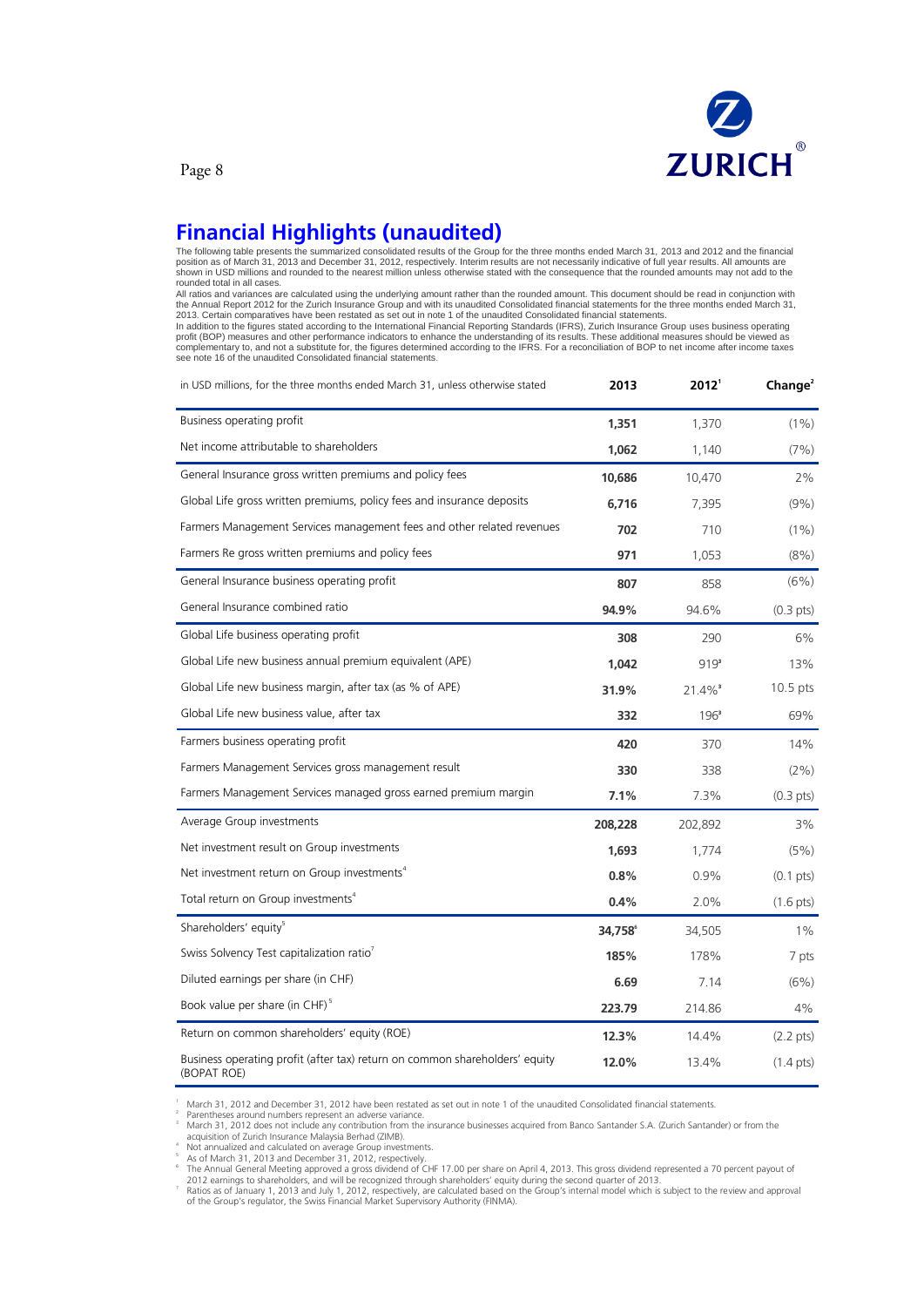

#### **Note to editors**

A pre-recorded video presentation to accompany the analyst and investor slide presentation will be available from 06.45 hrs CEDT on our website [www.zurich.com.](http://www.zurich.com/main/home/welcome.htm) The video can be accessed through the following link also on the iPhone und iPad: [http://www.media](http://www.media-server.com/m/p/uq2uec26)[server.com/m/p/uq2uec26](http://www.media-server.com/m/p/uq2uec26)

In addition, there will be a conference call Q&A session for analysts and investors with CFO Pierre Wauthier, starting at 13.00 hrs CEDT. Media may listen in. Please dial-in to register approximately 3 to 5 minutes prior to the start of the Q&A session. A podcast of the Q&A session will be available from 16.00 hrs CEDT.

#### **Dial-in numbers:**

|  | • Europe | +41 (0)58 310 50 00 |
|--|----------|---------------------|
|--|----------|---------------------|

- UK  $+44(0)2030595862$
- USA  $+1$  (1) 631 570 56 13

Supplemental financial information is available on our website [www.zurich.com.](http://www.zurich.com/main/home/welcome.htm) Please click on the [Results for the three months to March 31, 2013](http://www.zurich.com/investors/resultsandreports/resultsday/) link on the bottom left corner of our homepage.

For broadcast-standard and streaming-quality video as well as high resolution pictures supporting this news release, please visit<http://zurich.synapticdigital.com/>

To get instant access to Zurich's news releases, calendar and other corporate publications on your [iPad](https://itunes.apple.com/us/app/zurich-investors-media-app/id580391924?ls=1&mt=8) or [iPhone](https://itunes.apple.com/us/app/zurich-investors-media-app/id619604072?ls=1&mt=8) please go to your App Store and get the free [Zurich Investors and Media](http://www.zurich.com/services/ipad/)  [App.](http://www.zurich.com/services/ipad/)

**Zurich Insurance Group (Zurich)** is a leading multi-line insurance provider with a global network of subsidiaries and offices in Europe, North America, Latin America, Asia-Pacific and the Middle East as well as other markets. It offers a wide range of general insurance and life insurance products and services for individuals, small businesses, mid-sized and large companies as well as multinational corporations. Zurich employs about 60,000 people serving customers in more than 170 countries. The Group, formerly known as Zurich Financial Services Group, is headquartered in Zurich, Switzerland, where it was founded in 1872. The holding company, Zurich Insurance Group Ltd (ZURN), is listed on the SIX Swiss Exchange and has a level I American Depositary Receipt program (ZURVY) which is traded over-the-counter on OTCQX. Further information about Zurich is available at [www.zurich.com.](http://www.zurich.com/)